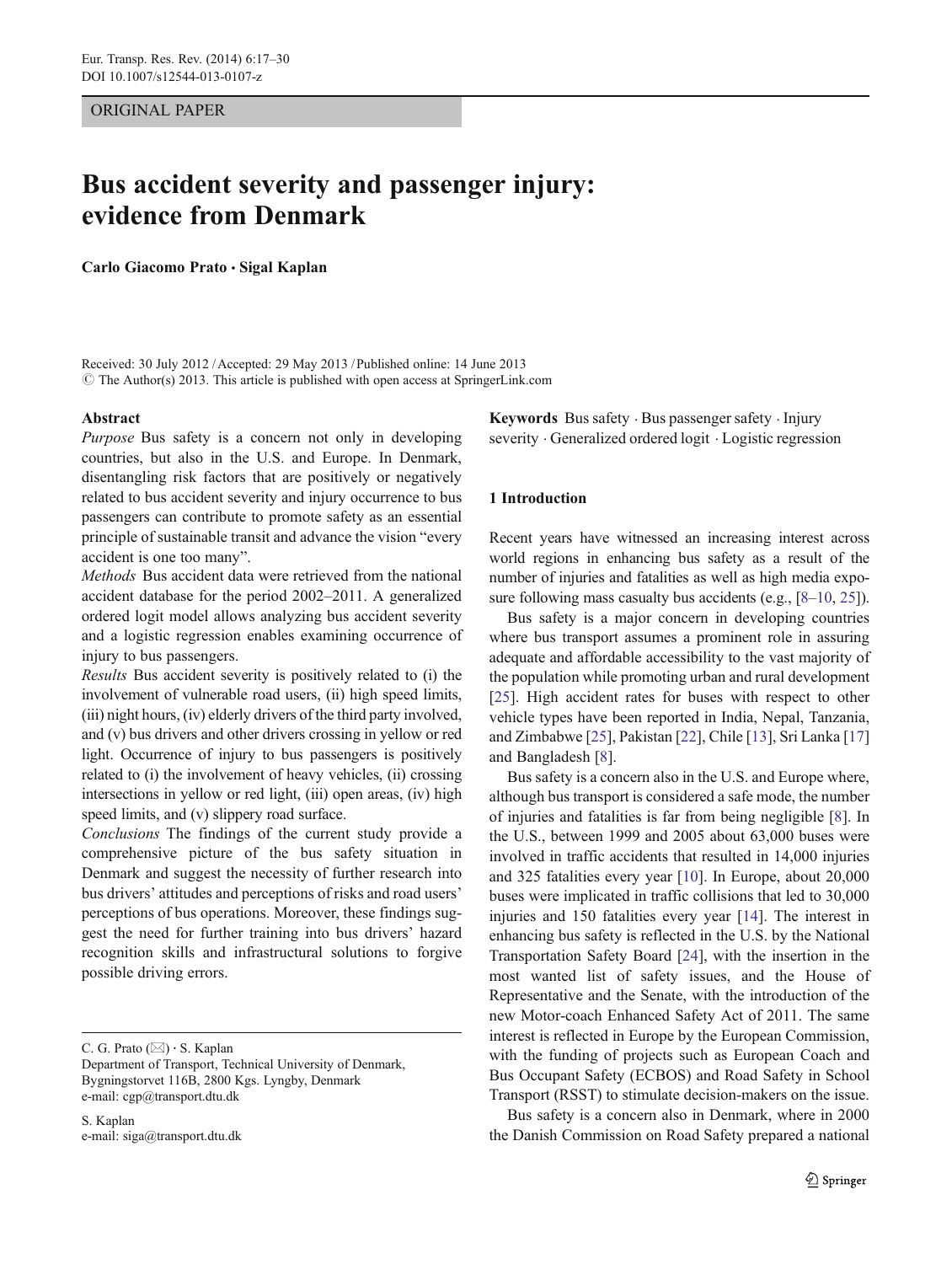plan for road safety covering the period between 2001 and 2012. The plan proposed the vision "every accident is one too many" as central strategic theme to be shared by all stakeholders and actors engaged in improving road safety. The vision set the path toward a future road system without road traffic accidents through mitigating and preventive measures. Although bus transport is considered a safe mode in Denmark, it is important to comprehend the risk factors behind the severity of accidents involving buses to design mitigating and preventive measures for the realization of the vision.

Interestingly, the increasing interest in bus safety is not reflected in the literature. Consequently, a number of basic questions remain largely overlooked [\[1,](#page-12-0) [12\]](#page-12-0). In particular, the question concerning the risk factors associated with bus accident severity and passenger injury severity remains overlooked [[8](#page-12-0)].

In both Europe and other continents, the main research stream focused on risk factors related to bus accident rates and injury rates. A series of studies examined in Sweden the correlation between bus accident rates and acceleration be-havior [[2,](#page-12-0) [3,](#page-12-0) [5\]](#page-12-0), economical driving [\[4](#page-12-0)], high temperatures [\[6](#page-12-0)], and drivers' absence behavior [[7](#page-12-0)]. Another study examined in Finland the relationship between occupational injury rate and immigration status of bus drivers [\[30](#page-12-0)]. Bus accident rates were associated to drivers' working conditions, salary incentives and job satisfaction in Sri Lanka [\[17](#page-12-0)], and drivers' resting problems in Iran [[28\]](#page-12-0). Bus accident frequency was related bus safety campaigns in Florida [\[29](#page-12-0)], traffic volumes and traffic control strategies in Canada [\[31](#page-13-0)], and demographic and behavioral characteristics of drivers in the U.S. [[10\]](#page-12-0).

Only a few studies concentrated on risk factors associated to accident severity. In Taiwan, accident rates were linked to bus operator characteristics independently for fatal, severe injury and minor injury accidents [\[11](#page-12-0)]. In Bangladesh, bus accident severity was modeled with an ordered probit with respect to risk factors such as weekday, time of day, traffic flow, traffic control, median availability, number of vehicles involved, and collision type [[8\]](#page-12-0). In Florida, transit bus accident severity was modeled with a multinomial logit model with regard to traffic flow and road characteristics [[12\]](#page-12-0). In Canada, injury in bus accidents was estimated with a series of binary logistic regressions in connection to traffic control and infrastructural factors [\[27](#page-12-0)]. In the U.S., bus accident severity was modeled with a generalized ordered logit in regard to risk factors such as drivers' demographics and behavior, collision partners' characteristics and behavior, infrastructural characteristics and environmental conditions [\[18](#page-12-0)]. In Greece, bus involvement was considered when comparing the severity of accidents inside and outside urban areas [[32\]](#page-13-0).

The current study provides insight into the risk factors related to the severity of accidents involving buses in Denmark, and hence proposes the first comprehensive analysis of bus accident severity in Europe. Moreover, the current study sheds light on the risk factors associated with the

probability of injury occurrence to bus passengers, and hence introduces an additional perspective to the bus safety discussion. The examined risk factors consist of drivers' demographics and their behavior, third parties' characteristics, their drivers' demographics and behavior, infrastructure characteristics, environmental conditions, area- and timespecific control factors. Disentangling the factors that are positively or negatively related to bus accident severity as well as the factors that are positively or negatively associated with injury occurrence to bus passengers can contribute to raising the awareness of bus operators, drivers and road authorities to circumstances bearing risks to bus operations. This is an essential step toward promoting safety as an essential principle of sustainable transit, according to the widely accepted EU definition of sustainable transport [[15\]](#page-12-0), as well as advancing the "every accident is one too many" vision of the Danish Commission on Road Safety .

Bus accident data were retrieved from the national accident database for the period 2002–2011 of realization of the national safety plan. A generalized ordered logit model is used to analyze bus accident severity because of its ability in accommodating the ordered-response nature of severity while relaxing the proportional odds assumption and hence accommodating changes in variable effects across intermediate severity categories. A logistic regression is used to examine injury occurrence to bus passengers because of its ability in testing the association between the probability of occurrence and the related potential risk factors.

The remainder of the paper is organized as follows. Section 2 presents the bus accident data. Section [3](#page-3-0) introduces the methodology applied for modeling accident severity and injury occurrence of bus passengers. Section [4](#page-5-0) presents model estimation results. Section [5](#page-11-0) discusses major findings and introduces conclusive remarks.

## 2 Data

Bus accident data were extracted from the national accident database maintained by the Danish Road Directorate. Danish police compiles reports of accidents occurred on Danish roads, and the road directorate records information about the accident, the persons and the vehicles involved. Information about the accidents includes type, weekday and time of day, severity level, collision manner, number of vehicles and road users involved, infrastructure characteristics, light and weather conditions, land use and area jurisdiction. Information about the persons involved comprises demographics, intoxication level, restraint use, license validity and injury severity. Information about the vehicles involved contains make and model, weight, registration date, maneuvers, and collision point.

Given the focus of the present study, accidents involving buses in the period between 2002 and 2011 are analyzed. The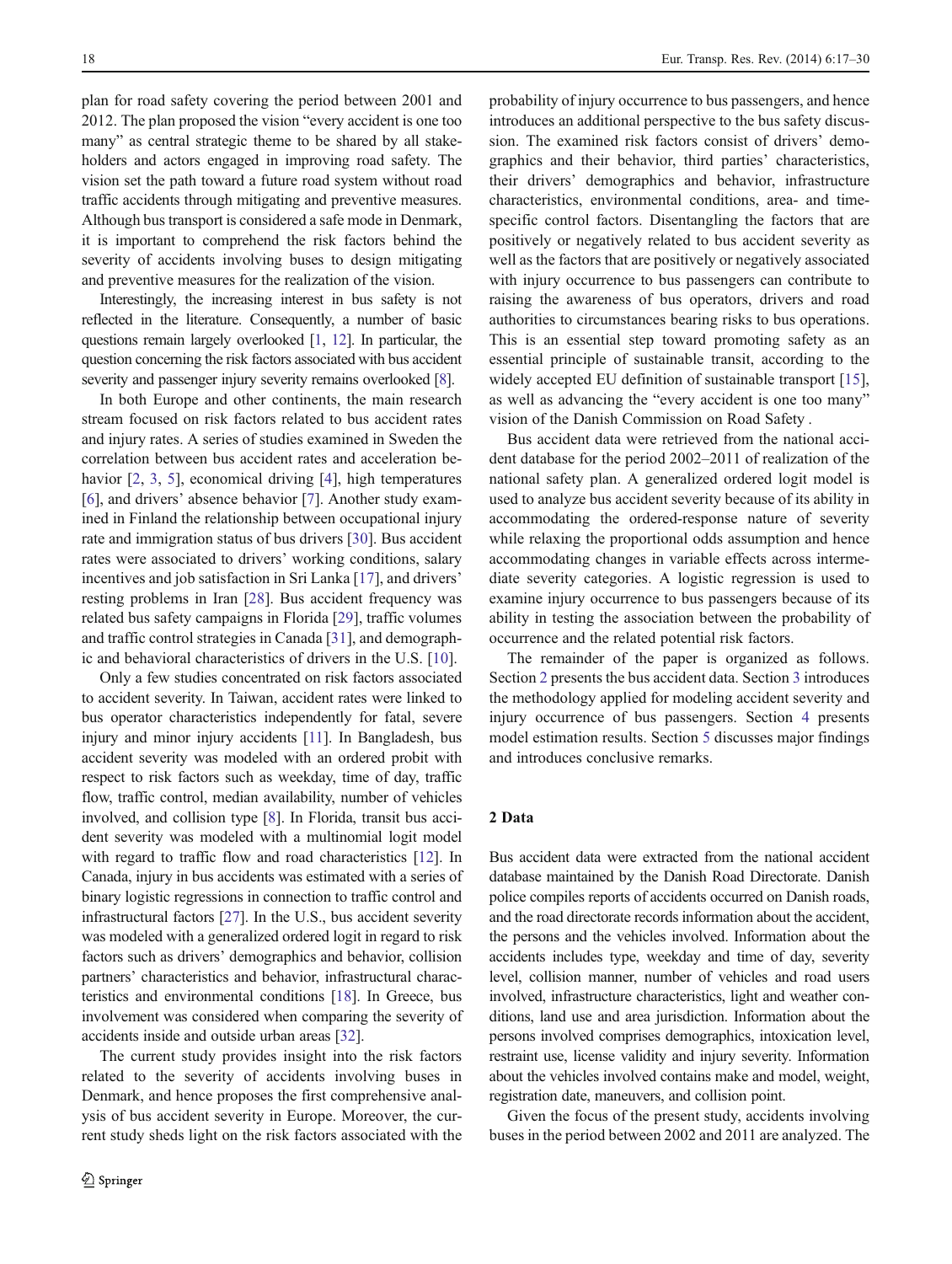# <span id="page-2-0"></span>Table 1 Sample characteristics

| Variables                                            | Categories            | Percent   | Categories           | Percent   |
|------------------------------------------------------|-----------------------|-----------|----------------------|-----------|
| Accident severity <sup>a</sup>                       | Damage only           | 66.1 %    | Severe injury        | 15.9 %    |
|                                                      | Light injury          | 14.4 $%$  | Fatal injury         | $3.5 \%$  |
| Bus driver's age <sup>a</sup>                        | 24 years old or less  | $1.7\%$   | 45-54 years old      | 31.4 %    |
|                                                      | 25-34 years old       | $10.3\%$  | 55-64 years old      | 26.6 %    |
|                                                      | 35-44 years old       | 26.3 %    | 65 years old or more | $3.8 \%$  |
| Bus driver's gender <sup>a</sup>                     | Male                  | 86.7 %    | Female               | 13.3 %    |
| Bus driver's intoxication <sup>a</sup>               | N <sub>0</sub>        | 99.3 %    | Yes                  | $0.7 \%$  |
| Bus driver's maneuver <sup>a</sup>                   | Straight              | 67.0 %    | Left turn            | 13.8 %    |
|                                                      | Right turn            | $8.5\%$   | Standing             | 10.7 %    |
| Bus driver's maneuver at intersection <sup>c</sup>   | Red light crossing    | 8.4 %     |                      |           |
|                                                      | Yellow light crossing | 2.3 %     | Stop or right of way | 24.4 %    |
|                                                      | Green light crossing  | 30.9%     | No traffic control   | 33.9%     |
| Bus type <sup>a</sup>                                | Regular               | 70.2 %    | Other                | 29.8 %    |
| Accident type <sup>a</sup>                           | Single-vehicle        | 17.4 %    | Multi-vehicle        | 82.6 %    |
| Other party involved <sup>b</sup>                    | Pedestrian            | 10.7%     | Car                  | 51.6 %    |
|                                                      | Cyclist               | 11.6 $%$  | Van                  | 6.9 %     |
|                                                      | Moped                 | 4.3 $%$   | Heavy vehicles       | 4.8 %     |
|                                                      | Motorcycle            | $1.5\%$   | Object               | 8.7 %     |
| Other party's age (years) <sup>b</sup>               | 24 or less            | 23.6 %    | $45 - 54$            | 13.7 %    |
|                                                      | $25 - 34$             | $20.2 \%$ | $55 - 64$            | 11.3 %    |
|                                                      | $35 - 44$             | 20.4 %    | 65 or more           | 10.8 %    |
| Other party's gender <sup>b</sup>                    | Male                  | 64.4 %    | Female               | 35.6 %    |
| Other party's intoxication <sup>b</sup>              | No                    | 93.7 %    | Yes                  | 6.3 $%$   |
| Other party's seatbelt use <sup>b</sup>              | No                    | 31.8 %    | Yes                  | 68.2 %    |
| Other driver's maneuver <sup>d</sup>                 | Straight              | 70.5 %    | Left turn            | 16.9 %    |
|                                                      | Right turn            | $7.5\%$   | Standing             | 5.1 $%$   |
| Other driver's maneuver at intersection <sup>c</sup> | Red light crossing    | 13.9 %    |                      |           |
|                                                      | Yellow light crossing | $2.3\%$   | Stop or right of way | 24.4 %    |
|                                                      | Green light crossing  | $25.5\%$  | No traffic control   | 33.9%     |
| Accident location <sup>a</sup>                       | Section               | 49.6 %    | Intersection         | 50.4 %    |
| Speed limit <sup>a</sup>                             | 50 km/h or less       | 64.2 %    | $70 \text{ km/h}$    | 5.9 %     |
|                                                      | $60 \text{ km/h}$     | 10.0 %    | 80 km/h or more      | 19.9 %    |
| Number of lanes <sup>a</sup>                         | One                   | 8.3 %     |                      |           |
|                                                      | Two                   | 65.8 %    | Three or more        | 25.8 %    |
| Light conditions <sup>a</sup>                        | Daylight              | 76.5 %    |                      |           |
|                                                      | Darkness              | 17.6 %    | Artificial light     | 5.9 %     |
| Visibility <sup>a</sup>                              | Yes                   | 95.1 %    | N <sub>0</sub>       | 4.9 %     |
| Surface conditions <sup>a</sup>                      | Dry                   | 67.7 %    | Slippery             | 32.3 %    |
| Weather conditions <sup>a</sup>                      | Good                  | 82.2 %    | Adverse              | 17.8 %    |
| Year <sup>a</sup>                                    | 2002                  | 12.3 %    | 2007                 | $11.3~\%$ |
|                                                      | 2003                  | 12.0 %    | 2008                 | $8.8~\%$  |
|                                                      | 2004                  | 11.1 $%$  | 2009                 | $8.2~\%$  |
|                                                      | 2005                  | 10.2 $\%$ | 2010                 | 9.1 %     |
|                                                      | 2006                  | 9.9 %     | 2011                 | $7.1 \%$  |
| Season <sup>a</sup>                                  | Spring                | 23.9 %    | Autumn               | 25.8 %    |
|                                                      | Summer                | 25.6 %    | Winter               | 24.7 %    |
| Day <sup>a</sup>                                     | Weekday               | 83.2 %    | Weekend              | $16.8~\%$ |
| Time of day <sup>a</sup>                             | $06:00 - 09:00$       | 15.7 %    |                      |           |
|                                                      | $09:00 - 15:00$       | 39.0 %    | 18:00-21:00          | $10.2 \%$ |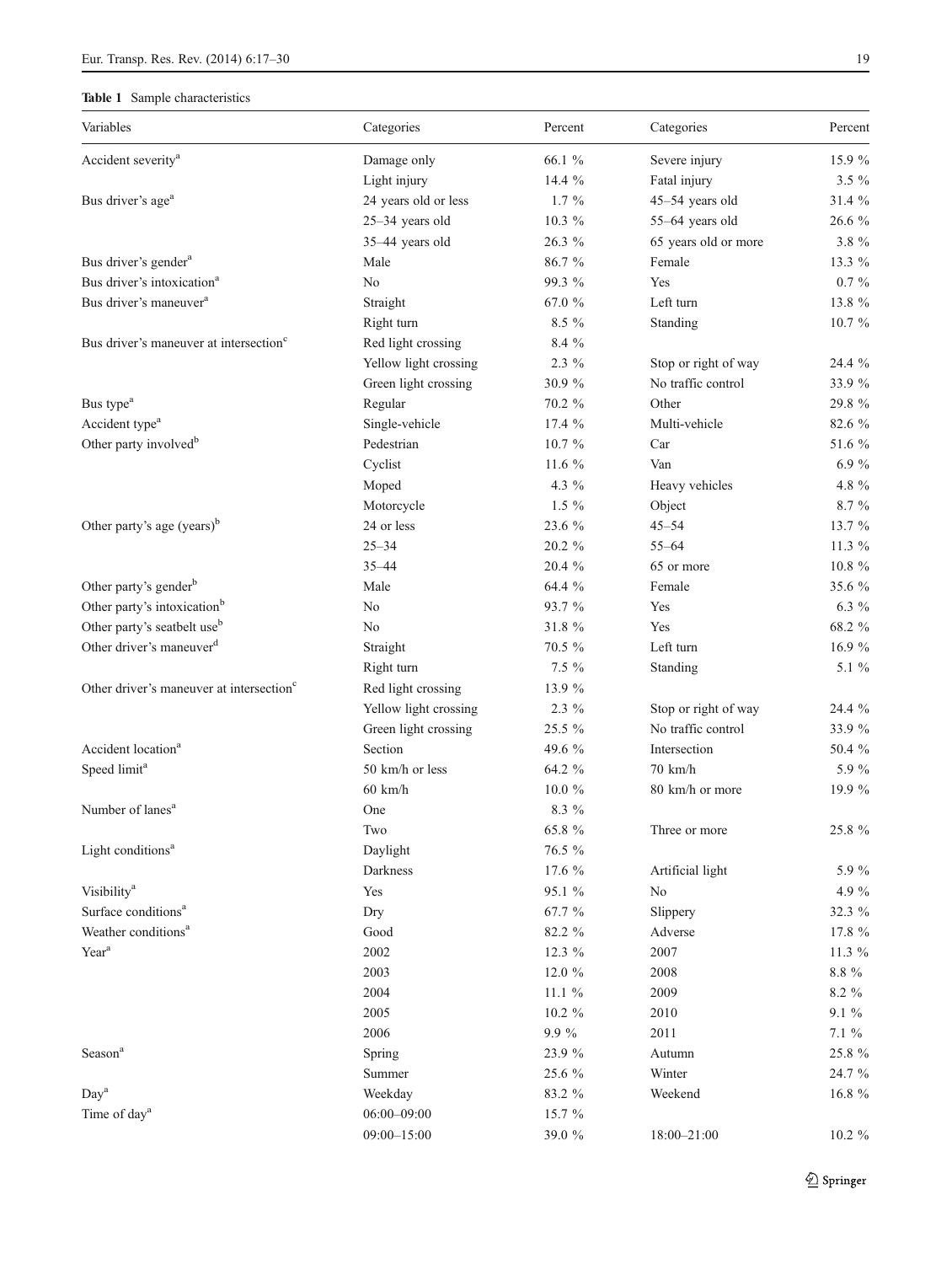#### <span id="page-3-0"></span>Table 1 (continued)

| Variables             | Categories           | Percent   | Categories    | Percent  |
|-----------------------|----------------------|-----------|---------------|----------|
|                       | $15:00 - 18:00$      | $25.3\%$  | $21:00-06:00$ | $9.8\%$  |
| Land use <sup>a</sup> | Residential (sparse) | $15.9 \%$ |               |          |
|                       | Residential (dense)  | $27.5\%$  | Industrial    | 11.9%    |
|                       | Commercial           | $7.8 \%$  | Open areas    | 36.9 %   |
| Area <sup>a</sup>     | Copenhagen           | 40.7 $%$  | MidJutland    | 18.1 %   |
|                       | Sealand              | $17.6\%$  | South Jutland | $8.6\%$  |
|                       | North Jutland        | 6.8 $%$   | Fyn           | $8.2 \%$ |
|                       |                      |           |               |          |

a Percent of accidents

<sup>b</sup> Percent of collision partners

<sup>c</sup> Percent of accidents at intersections

<sup>d</sup> Percent of drivers among collision partners

10 years cover the same period for the implementation of the road safety plan of the Danish Commission on Road Safety and guarantee an adequately large sample size. Although the dataset extracted from the national accident database presents the limitation common to all datasets based on police reports, namely the risk of under-reporting, nonetheless it serves satisfactorily the scope of the current study. Firstly, it should be noted that police records are the main data source for injury severity analysis in the road safety literature because of their richness. The alternative data source, namely hospital records, often contains only partial information about the accident and suffers from recall and response bias among interviewed patients [\[19\]](#page-12-0). Secondly, it should be noted that accidents involving buses are likely not to go unobserved, and hence the risk of under-reporting is far less prominent.

The dataset for model estimation contains 3,434 cases. Danish police differentiates between (i) damage only accidents where property damage and bruises occur, (ii) light injury accidents where proper medical treatment is required, (iii) severe injury accidents where temporarily or permanently incapacitating injuries are sustained (e.g., lesions, fractures, head trauma), and (iv) fatal accidents where a person involved in the accident dies within 30 days from the its occurrence. The distribution of the maximum injury severity in the dataset counts 66.1 % of damage only accidents, 15.9 % of light injury accidents, 23.8 % of serious injury accidents, and 3.5 % of fatal accidents.

The sample characteristics are described in Table [1.](#page-2-0) Interestingly, the vast majority of the accidents were a collision between a bus and third parties (82.6 %). Most buses were in regular scheduled services (70.2 %), mainly in the off-peak period between morning and afternoon rush hours (39.0 %) and in the evening or night (20.0 %). The third parties were mainly vehicles (63.2 %), but counted also a significant percentage of vulnerable road users  $(28.1 \%)$ . Accidents took place in equal proportion between sections  $(49.6\%)$  and intersections  $(50.4\%)$ , two out of every three happened on two-lane roads (65.8 %) and in areas with low speed limits (64.2 %), and almost one out of every three on slippery road surfaces (32.3 %). Most bus drivers were male (86.7 %) with a prevalence of 25– 55 years old (67.9 %). From a driving behavior perspective, a staggering 10.7 % of bus drivers crossed intersections in red or yellow light and an expectedly low 0.7 % was intoxicated. Among third parties' drivers, an even more astounding 16.2 % crossed intersections in red or yellow light, 6.3 % was intoxicated and 31.8 % did not wear seatbelts.

## 3 Methodology

The current study analyzes bus accident severity and injury occurrence to bus passengers by applying the prominent approach of econometric modeling.

#### 3.1 Model of bus accident severity

Bus accident severity is defined in the current study as the highest degree of severity suffered by any road user in an accident where a bus was involved. Given that accident severity is coded by the Danish police according to a fourpoint scale from the lowest to the highest level (0=property damage only, 1=light injury, 2=severe injury, 3=fatal injury), an ordered-response model appears the most suitable approach.

As accident severity is an ordered-response discrete variable, an ordered logit model can be written in terms of probability of injury severity  $j$  for a given accident  $i$  as (see, e.g., [[21\]](#page-12-0)):

$$
P(y_i > j) = \frac{\exp(x_i \beta' - \phi_j)}{1 + \exp(x_i \beta' - \phi_j)}
$$
 j = 1, 2, ..., M-1 (1)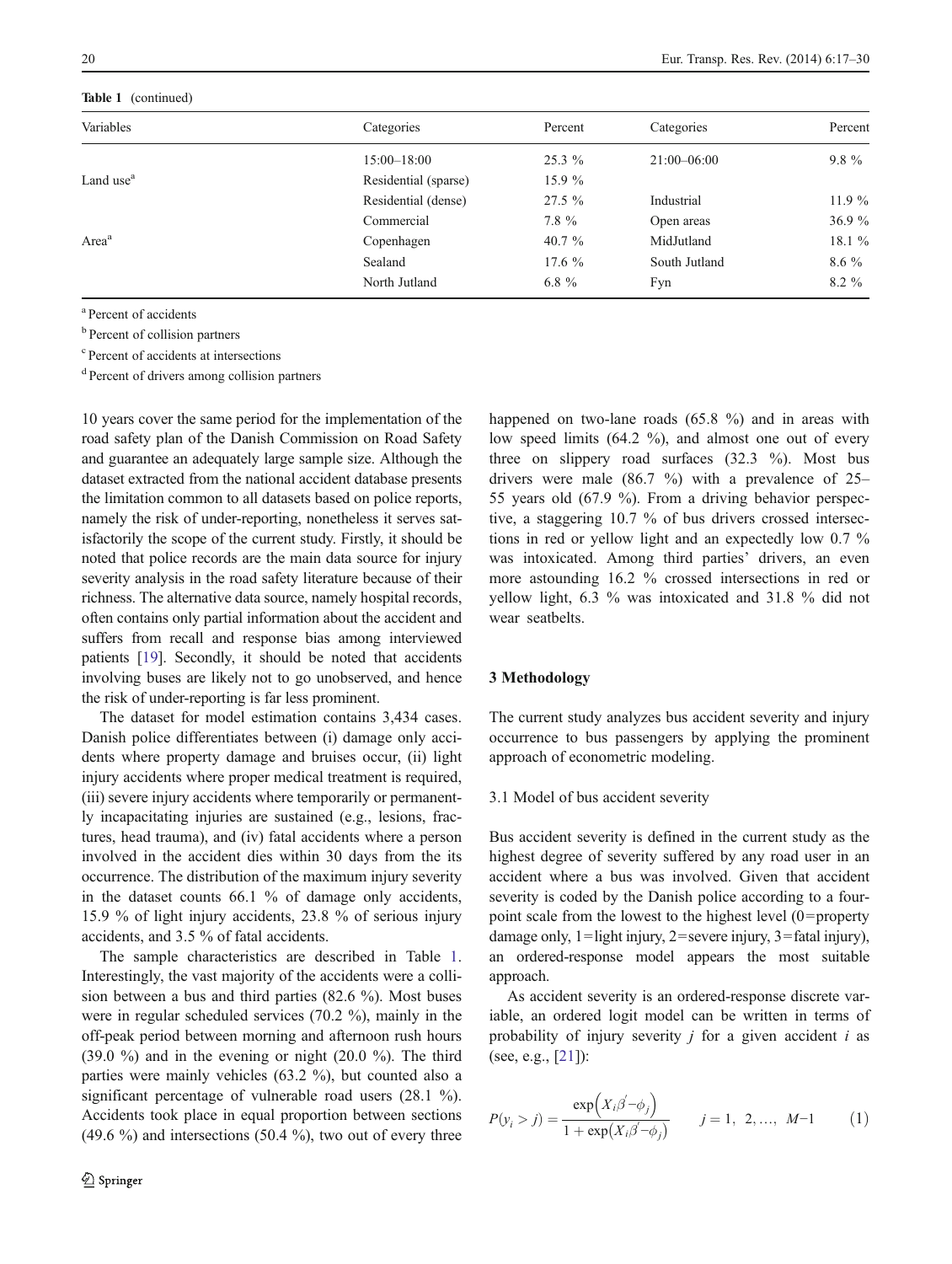where  $X_i$  is a vector of explanatory variables of accident i,  $\beta$  is a vector of parameters to be estimated,  $\phi_i$  are cut-off points for the thresholds of the ordered model to be estimated, and  $M$  is the number of categories of the ordered-response variable.

The ordered logit model assumes equal relationship between each pair of injury severity levels, but this proportional odds assumption may be violated by all or part of the explanatory variables and hence may be relaxed in order to avoid incorrect, incomplete or misleading results. The generalized ordered logit model expresses the probability of injury severity  $j$  for a given accident  $i$  as (see, e.g., [\[21](#page-12-0)]):

$$
P(y_i > j) = \frac{\exp(X_{1i}\beta'_1 + X_{2i}\beta'_{2j} - \phi_j)}{1 + \exp(X_{1i}\beta'_1 + X_{2i}\beta'_{2j} - \phi_j)}
$$
(2)  

$$
j = 1, 2, ..., M-1
$$

where  $\beta_l$  is a vector of parameters associated to a subset  $X_{li}$ of explanatory variables that do not violate the proportional odds assumption, and  $\beta_{2i}$  is a vector of parameters associated to a subset  $X_{2i}$  of explanatory variables that vary according to the cut-off points of the ordered model.

The probability of injury severity has a closed-form expression and the parameters  $\beta_1$ ,  $\beta_2$  and  $\phi_i$  are estimated through the maximization of the log-likelihood function LL:

$$
LL = \sum_{n=1}^{N} \sum_{j=1}^{J} d_{nj} \ln P(y_i > j)
$$
 (3)

where N is the number of accidents, and  $d_{nj}$  is equal to 1 if accident n results in severity category j and 0 otherwise. A Brant test prior to model estimation verifies the null hypothesis that the estimated coefficients in an ordered logit model satisfy the parallel odds assumption on the basis of their respective values and variances [\[21](#page-12-0), [35\]](#page-13-0). The ordered logit model is sufficient in the case that the proportional odds assumption is met, but the generalized ordered logit model is preferable in the case that the assumption is violated [[21,](#page-12-0) [35](#page-13-0)]. The generalized ordered logit model has been recently implemented in the road safety context for analyzing injury severity in left-turn crashes [[33\]](#page-13-0), investigating traffic congestion effects on the severity of road crashes [\[26](#page-12-0)], and examining bus accident severity in the U.S. [\[18](#page-12-0)].

In the current study, the generalized ordered logit model is fitted by a user-written program in Stata [[35\]](#page-13-0). As injury severity is defined according to four categories, the model is identified by estimating parameters for the three thresholds between the four categories (i.e., for each threshold, the reference category is the lowest one). As the interpretation of the coefficients of intermediate injury severity levels requires caution, since the sign of the estimate does not always determine the direction of the effect of the intermediate outcomes [\[34](#page-13-0), [36](#page-13-0)], elasticities are calculated for the four injury

severity categories. As the explanatory variables are generally indicator variables (i.e., 0/1 variables) and the probabilities are not differentiable with respect to indicator variables, direct pseudo-elasticities are calculated as the percentage change in probability when an indicator variable is switched (i.e., from 0 to 1 or from 1 to 0)  $[34]$  $[34]$ :

$$
E_{x_{jnk}}^{P(y_i > j)} = \frac{P(y_i > j) \left[ given \ x_{jnk} = 1 \right] - P(y_i > j) \left[ given \ x_{jnk} = 0 \right]}{P(y_i > j) \left[ given \ x_{jnk} = 0 \right]}
$$
\n
$$
(4)
$$

where  $x_{jnk}$  is the k-th independent variable associated with injury severity  $j$  for accident  $n$ . The average direct pseudoelasticity for each injury severity j is computed as the average over the entire sample of accidents, since the direct pseudoelasticity is calculated for each injury severity  $i$  and each accident n [[20\]](#page-12-0).

## 3.2 Model of injury occurrence to bus passengers

The injury occurrence to bus passengers is coded in the current study as a binary variable equal to 1 when bus passengers are severely or fatally injured, and 0 otherwise. Out of 3,434 accidents in the ten-year period examined, 289 accidents resulted in at least one severe injury to bus passengers.

Given the premise, a logistic regression is the most suitable model to test the association between the probability of injury occurrence and the related potential risk factors (see [[21](#page-12-0), [36](#page-13-0)]):

$$
\pi(X_i) = \frac{\exp[g(X_i)]}{\exp[g(X_i)] + 1} \tag{5}
$$

where  $\pi$  is the probability of injury occurrence to bus passengers, and g is the logit transformation of the  $X_i$  explanatory variables associated to accident i. The logit transformation is expressed as a linear in parameters function (see [[21](#page-12-0), [36](#page-13-0)]):

$$
g(X_i) = \ln \left[ \frac{\pi(X_i)}{1 - \pi(X_i)} \right] = \beta_o + \beta_1 X_{1i} + \beta_2 X_{2i} + \dots
$$

$$
+ \beta_q X_{qi} + \dots + \beta_Q X_{Qi}
$$
(6)

where  $X_{qi}$  is the q-th explanatory variable associated to accident i, with q varying from 1 to  $Q$ .

As the interpretation of the coefficients is easier in terms of probability change, the odds of injury occurrence to bus passengers are calculated as the probability of the injury occurring divided by the probability of the injury not occurring. The odds ratio is defined as  $OR = exp(\beta_a)$  and expresses the relative amount by which the odds of injury occurrence increase (when the OR is greater than 1.0) or decrease (when the OR is lower than 1.0) at the switch of the indicator variable from 0 to 1 (see [\[21,](#page-12-0) [36](#page-13-0)]). The logistic regression was fitted in Stata, and the selection of the variable to enter the model followed a procedure consisting in verifying through a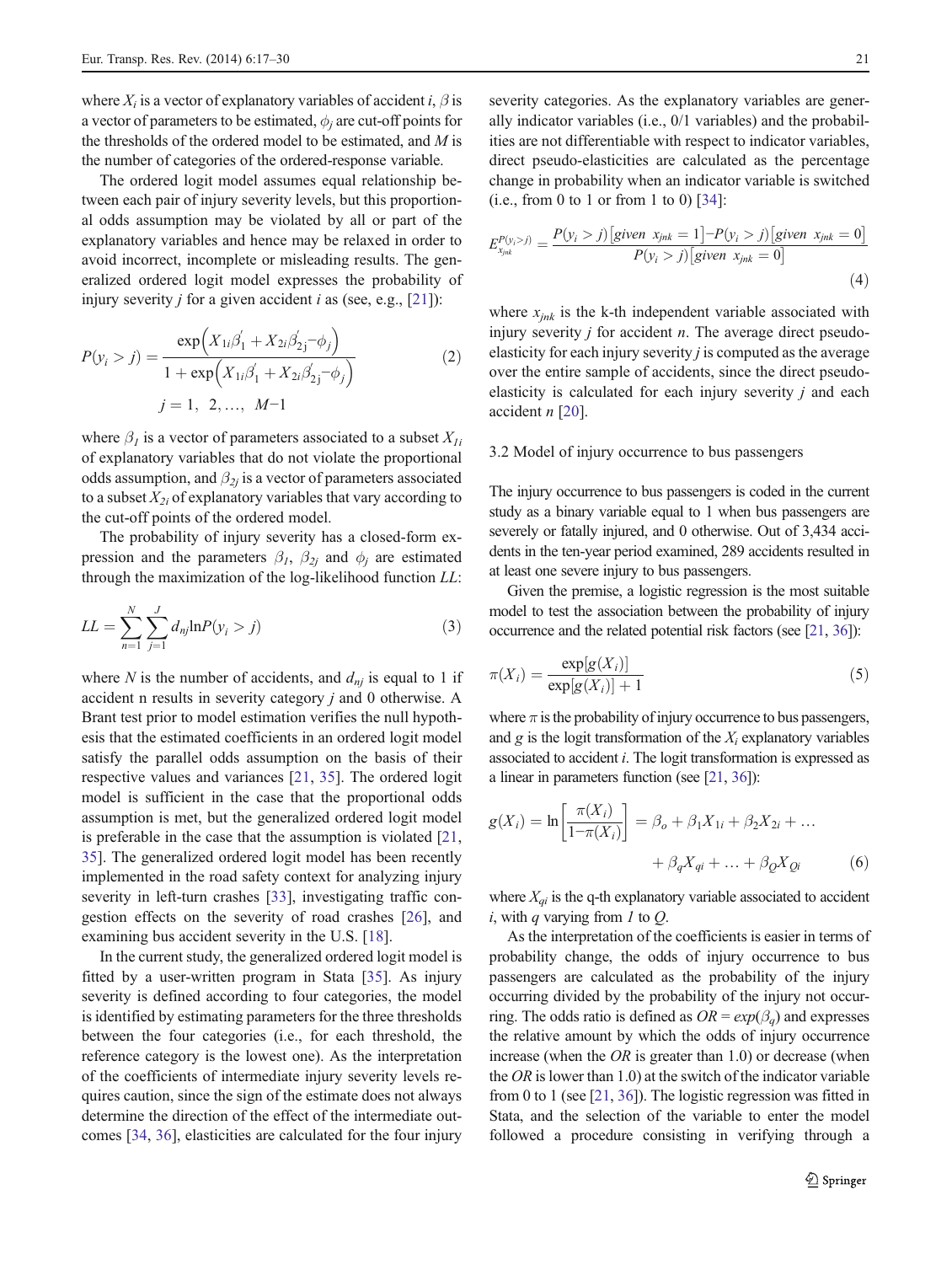<span id="page-5-0"></span>likelihood ratio test that the added variable was significant at the 0.10 level.

## 4 Results

The generalized ordered logit model and the logistic regression were estimated with several combinations of the explanatory variables described in the data section, and hypothesis testing was performed for variable significance and category aggregation. In addition, year-specific dummy variables were estimated to control for unobserved factors varying over the ten-year period such as time-trends in injury severity, and region-specific dummy variables were estimated to control for unobserved factors varying across regions in Denmark.

## 4.1 Generalized ordered logit model results

In the current study, a Brant test was performed prior to model estimation in order to check the need for the generalized ordered logit model instead of the ordered logit model. The test results revealed that the null hypothesis of equal coefficients across thresholds could not be rejected for some of the explanatory variables (e.g., bus drivers' maneuvers, slippery surface), but could be rejected for others (e.g., pedestrian and cyclist involvement, speed limits). Accordingly, the generalized ordered logit model was preferred not to introduce bias by incorrectly assuming that all the variables met the proportional odds assumption.

Table [2](#page-6-0) reports the estimation results and Table [3](#page-8-0) the average direct pseudo-elasticities of the generalized ordered logit model. Variables were retained if they were significant at least at the 0.10 level when meeting the proportional odds assumption and at the 0.05 level for at least one of the thresholds when varying across them. Year-specific and area-specific effects were retained because informative about the presence or absence of these effects. The Hosmer and Lemeshow [\[16\]](#page-12-0)was used to test the goodness-of-fit of the model, and a chi-square statistic of 9.99 for 8° of freedom (i.e., 10 quantiles were used for grouping the data) produced a p-value equal to 0.2658, which is nonsignificant and hence indicates that the data fit the model well.

### 4.1.1 Bus driver's demographics and behavior

Results show that bus accident severity is related only partially to the demographics and more substantially to the behavior of the bus driver. The very limited cases of bus driver intoxication are not significantly associated with variations in the probability of injuries and fatalities.

The bus driver's gender is not significantly related to bus accident severity, while the age is positively associated with an increase in the probability of higher severity only for bus drivers 24 years old or younger. The remaining age groups do not exhibit significant differences in the probability of injuries or fatalities in accidents involving buses. Notably, the share of bus drivers 24 years old or younger involved in bus accidents is only 1.8 %.

Bus accident severity is associated with the maneuvers performed by the bus drivers. With respect to the bus going straight, any turning maneuver and any standing position is associated with lower probability of higher accident severity. Turning left is related to a decrease in the probability of severe injuries by 15.8 % and fatalities by 18.3 %. These reductions reach respectively 39.4 % and 44.2 % for buses turning right and respectively 43.9 % and 49.1 % for buses standing. Notably, two out of every three buses experience accidents while going straight, and hence the most severe consequences happen for the most frequent occurrence.

When considering the approach to intersections, bus accident severity increases when bus drivers exhibit illegal behavior. With respect to entering an intersection without traffic control, having the bus driver crossing with red or yellow light increases the probability of light injury by 10.2 %, severe injury by 16.0 %, and death by 19.2 %. Notably, crossing with red or yellow light produced significantly comparable estimates and were combined. Interestingly, greater likelihood of higher accident severity is observed when bus drivers approach an intersection with a stop or a right of way sign. With respect to approaching an intersection without traffic control, these situations rise the probability of light, severe and fatal injury by 16.8 %, 28.5 % and 35.4 %, respectively.

## 4.1.2 Third party's characteristics and behavior

Expectedly, the type of third party is correlated to bus accident severity. In particular, with respect to collisions between buses and cars, the harshest consequences occur when vulnerable road users are involved.

The involvement of pedestrians, cyclists, moped riders and motorcyclists greatly increases the probability of higher severity. The likelihood of light injury grows from 43.9 % for motorcyclists to 86.1 % for pedestrians, the likelihood of severe injury rises from 150.8 % for motorcyclists to 247 % for pedestrians, and the likelihood of death increases from 230.0 % for cyclists to 375.2 % for pedestrians. With respect to collisions with cars, the probabilities augment also for accidents involving vans and heavy vehicles at the rate of 7.3–23.4 % for light injuries, 11.7–43.2 % for severe injuries, and 14.2–55.7 % for fatal injuries.

As for bus drivers, the gender of the third parties involved in the accident is not correlated to the severity outcome of the accident. Unlike for bus drivers, the age of the third parties involved is related to higher levels of accident severity. The direst consequences are for collision partners over 45 years old, with a sharp increase of 43.0 % and 121.5 % in the probability of severe injuries and deaths for elderly over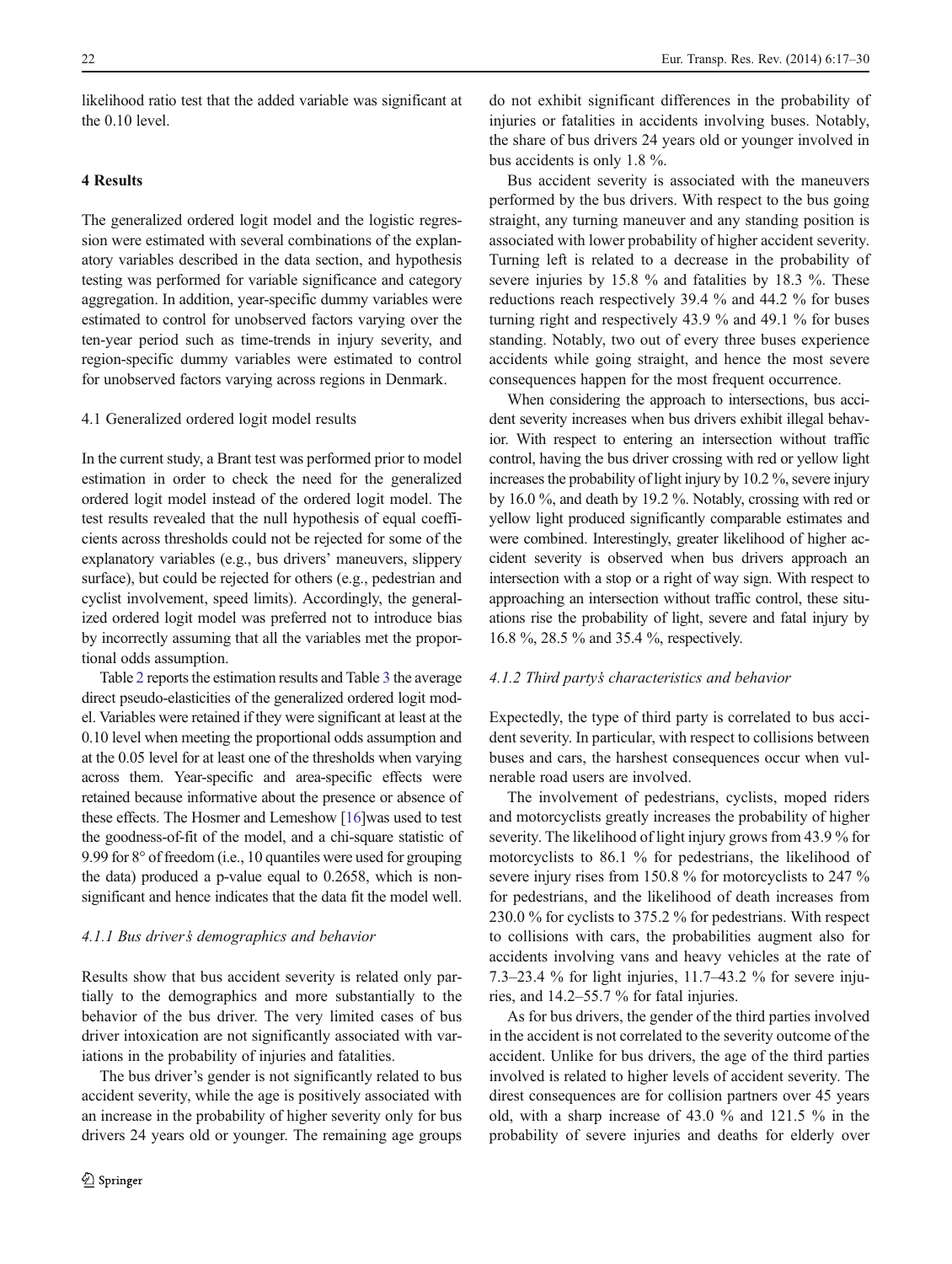# <span id="page-6-0"></span>Table 2 Model estimation results

| Variables                              | Characteristics                          | Threshold between:    |                       |                       |
|----------------------------------------|------------------------------------------|-----------------------|-----------------------|-----------------------|
|                                        |                                          | $0$ and $1$           | 1 and 2               | 2 and 3               |
| Bus driver's age                       | 24 years old or less                     | $0.318***$            | $0.393***$            | $1.066$ **            |
|                                        | 25 years old or more <sup>a</sup>        |                       |                       |                       |
| Bus driver's maneuver                  | Going straight <sup>a</sup>              |                       |                       |                       |
|                                        | Turning right <sup>b</sup>               | $-0.557***$           | $-0.557***$           | $-0.557***$           |
|                                        | Turning left <sup>b</sup>                | $-0.200*$             | $-0.200*$             | $-0.200*$             |
|                                        | Standing <sup>b</sup>                    | $-0.625***$           | $-0.625***$           | $-0.625$              |
| Bus driver's maneuver at intersections | Red or yellow light crossed <sup>b</sup> | $0.190***$            | $0.190***$            | $0.190***$            |
|                                        | Right of way <sup>b</sup>                | $0.320**$             | $0.320**$             | $0.320***$            |
|                                        | No traffic control <sup>a</sup>          |                       |                       |                       |
| Third party involved                   | Pedestrian                               | $2.410***$            | $2.066***$            | $1.793***$            |
|                                        | Cyclist                                  | $1.583***$            | $1.590***$            | $1.355***$            |
|                                        | Moped <sup>b</sup>                       | $1.600***$            | $1.600***$            | $1.600^{***}$         |
|                                        | Motorcycleb                              | $1.337***$            | $1.337***$            | $1.337***$            |
|                                        | Car <sup>a</sup>                         |                       |                       |                       |
|                                        | Van <sup>b</sup>                         | $0.137*$              | $0.137*$              | $0.137*$              |
|                                        | Heavy vehicles <sup>b</sup>              | $0.460**$             | $0.460**$             | $0.460$ **            |
|                                        | Object <sup>b</sup>                      | $0.422***$            | $0.422***$            | $0.422***$            |
| Third party's age                      | Less than 45 years old <sup>a</sup>      |                       |                       |                       |
|                                        | $45-54$ years old <sup>b</sup>           | $0.393***$            | $0.393***$            | $0.393***$            |
|                                        | 55-64 years old $b$                      | $0.331***$            | $0.331***$            | $0.331***$            |
|                                        | 65 years old or more                     | $0.393***$            | $0.623***$            | $1.239***$            |
| Third party's behavior                 | Alcohol consumption                      | $0.727***$            | $0.515***$            | 0.203                 |
|                                        | No restraint use                         | $0.286***$            | $0.324***$            | $0.372*$              |
| Third party's maneuver                 | Going straight <sup>a</sup>              |                       |                       |                       |
|                                        | Turning right <sup>b</sup>               | $-0.637***$           | $-0.637***$           | $-0.637***$           |
|                                        | Turning left <sup>b</sup>                | $-0.216*$             | $-0.216*$             | $-0.216*$             |
|                                        | Standing and parking <sup>b</sup>        | $-0.442$ <sup>*</sup> | $-0.442$ <sup>*</sup> | $-0.442$ <sup>*</sup> |
| Third party's maneuver at intersection | Red or yellow light crossed <sup>b</sup> | $0.441***$            | $0.441***$            | $0.441$ **            |
|                                        | Right of way <sup>b</sup>                | $0.249*$              | $0.249*$              | $0.249*$              |
| Speed limit                            | 50 km/h or less <sup>a</sup>             |                       |                       |                       |
|                                        | $60 - 70$ km/h                           | $0.317***$            | 0.169                 | $0.659^{**}$          |
|                                        | 80 km/h or more                          | $0.834***$            | $0.705***$            | $1.626***$            |
| Surface conditions                     | $_{\rm Dry}^{\rm a}$                     |                       |                       |                       |
|                                        | Slippery (wet, snow, ice) $b$            | $0.162*$              | $0.162*$              | $0.162*$              |
|                                        | Residential <sup>b</sup>                 | $-0.173$ <sup>*</sup> | $-0.173$ <sup>*</sup> | $-0.173$ <sup>*</sup> |
| Land use                               | Commercial <sup>b</sup>                  | $-0.244$ <sup>*</sup> | $-0.244$ <sup>*</sup> | $-0.244$ <sup>*</sup> |
|                                        | Industrial <sup>b</sup>                  | $-0.452***$           | $-0.452***$           | $-0.452***$           |
|                                        | Open areas <sup>a</sup>                  |                       |                       |                       |
|                                        | $06 - 09$ <sup>a</sup>                   |                       |                       |                       |
| Time of day                            | $09 - 15^b$                              | $0.249***$            |                       |                       |
|                                        |                                          |                       | $0.249***$            | $0.249$ **            |
|                                        | $15 - 18^{b}$                            | $-0.134$ <sup>*</sup> | $-0.134$ <sup>*</sup> | $-0.134$ <sup>*</sup> |
|                                        | $18 - 06$                                | $0.168*$              | $0.496***$            | $0.649**$             |
| Year-specific effects                  | $2002^a$                                 |                       |                       |                       |
|                                        | 2003 <sup>b</sup>                        | $-0.239$              | $-0.239$              | $-0.239$              |
|                                        | $2004^b$                                 | 0.080                 | 0.080                 | $\,0.080\,$           |
|                                        | $2005^{\rm b}$                           | $-0.473***$           | $-0.473***$           | $-0.473***$           |
|                                        | $2006^b$                                 | $-0.140$              | $-0.140$              | $-0.140$              |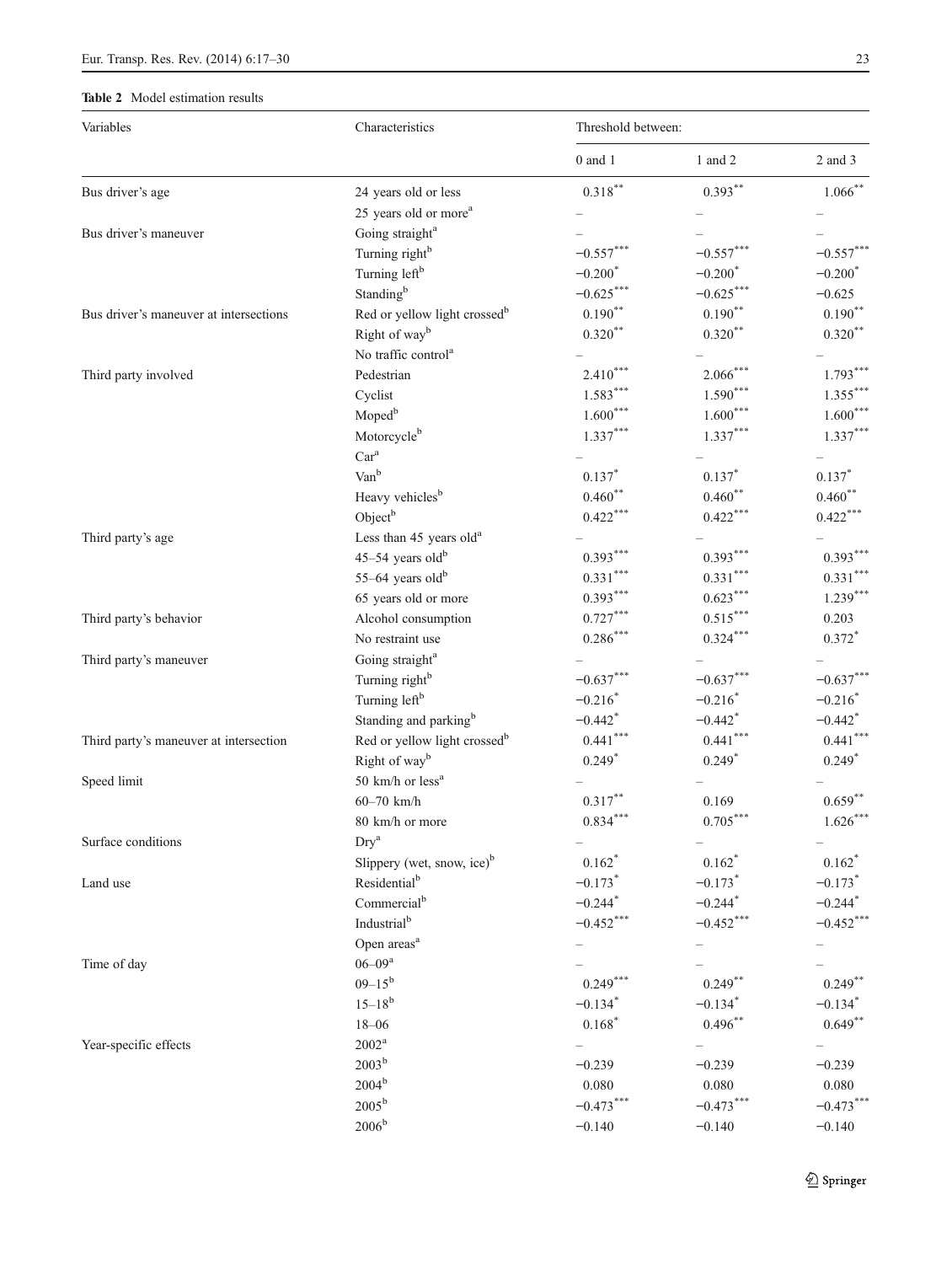#### Table 2 (continued)

| Variables                   | Characteristics            | Threshold between: |              |             |
|-----------------------------|----------------------------|--------------------|--------------|-------------|
|                             |                            | $0$ and $1$        | 1 and 2      | 2 and 3     |
|                             | 2007 <sup>b</sup>          | $-0.148$           | $-0.148$     | $-0.148$    |
|                             | 2008 <sup>b</sup>          | $-0.372$ **        | $-0.372$ **  | $-0.372$ ** |
|                             | 2009 <sup>b</sup>          | $-0.412$ **        | $-0.412$ **  | $-0.412$ ** |
|                             | 2010                       | $-0.712***$        | $-0.192$     | $-0.091$    |
|                             | 2011                       | $-0.925***$        | $-0.491$ **  | $-1.356$ ** |
| Area-specific effects       | Copenhagen <sup>a</sup>    |                    |              |             |
|                             | Sealand <sup>b</sup>       | 0.079              | 0.079        | 0.079       |
|                             | North Jutland <sup>b</sup> | $0.537***$         | $0.537***$   | $0.537***$  |
|                             | MidJutland <sup>b</sup>    | $0.546***$         | $0.546***$   | $0.546$ **  |
|                             | South Jutland <sup>b</sup> | $-0.004$           | $-0.004$     | $-0.004$    |
|                             | Fyn <sup>b</sup>           | 0.191              | 0.191        | 0.191       |
| Constant                    |                            | $-1.716***$        | $-2.701$ *** | $-5.169***$ |
| Number of observations      |                            |                    |              | 3434        |
| Log-likelihood at estimates |                            |                    |              | $-2891.62$  |
| McFadden rho-square         |                            |                    |              | 0.1262      |
|                             |                            |                    |              |             |

<sup>a</sup> Base category

**b** Tested constraint for parallel lines

\* Significant at the 0.10 level

\*\* Significant at the 0.05 level

\*\*\* Significant at the 0.01 level

65 years old. Moreover, the consumption of alcohol and the failure to wear seatbelts by drivers of the third parties are also associated with an increase in accident severity. Interestingly, these two negligent behaviors exhibit different trends, as alcohol intoxication relates to an increase in the likelihood of light (60.3 %) rather than severe (54.5 %) or fatal (21.7 %) injuries, while non-use of seatbelts relates to a rise in the probability of fatal (37.8 %) rather than severe (26.6 %) or light (11.9 %) injuries.

Similarly to bus drivers, maneuvers of the third parties' drivers are correlated to accident severity. As for bus drivers, it is observed a decrease in the probability of injuries and fatalities occurring when turning or standing with respect to going straight. Unlike for bus drivers, the increase of the likelihood of light, severe and fatal injuries is more pronounced when the third parties' drivers cross with red or yellow light (22.6 %, 40.8 %, 52.0 %, respectively) than when they approach a stop or right of way sign (13.2 %, 21.8 %, 26.8 %, respectively).

# 4.1.3 Infrastructure and environmental characteristics

Only the speed limit is significantly correlated to bus accident severity among infrastructural characteristics, as the equal repartition between section and intersection located accidents and the number of lanes resulted into non-significant differences in the probability of injuries and fatalities. Relatively to speed limits equal to or lower than 50 km/h, speed limits of 60– 70 km/h are associated with an increase of 31.1 % in light injuries, 5.5 % in severe injuries and 81.4 % in fatal injuries. Speed limits of 80 km/h or more observe more pronounced effects, with respectively 55.7 %, 39.5 % and 277.2 % raises for light, severe and fatal injuries.

Only surface conditions and time of day are significantly correlated to bus accident severity. Weather conditions are expectedly correlated with surface conditions, while visibility and light conditions are partially correlated with time of day, and hence they are not in the model specification to avoid multi-collinearity problems. With respect to dry surfaces, slippery conditions increase the probability of light injuries by 8.7 %, severe injuries by13.4 %, and deaths by 16.0 %. With respect to morning hours, daily off-peak hours are positively related to higher likelihood of severe and fatal injuries by 20.9–25.1 %, while nightly off-peak hours are associated with an even higher probability of severe and fatal injuries by 42.9–82.7 %.

## 4.1.4 Land-use, area-specific effects and time-specific effects

Accidents that occur in open areas are associated with a moderately greater probability of lower bus accident severity with respect to areas with residential, commercial or industrial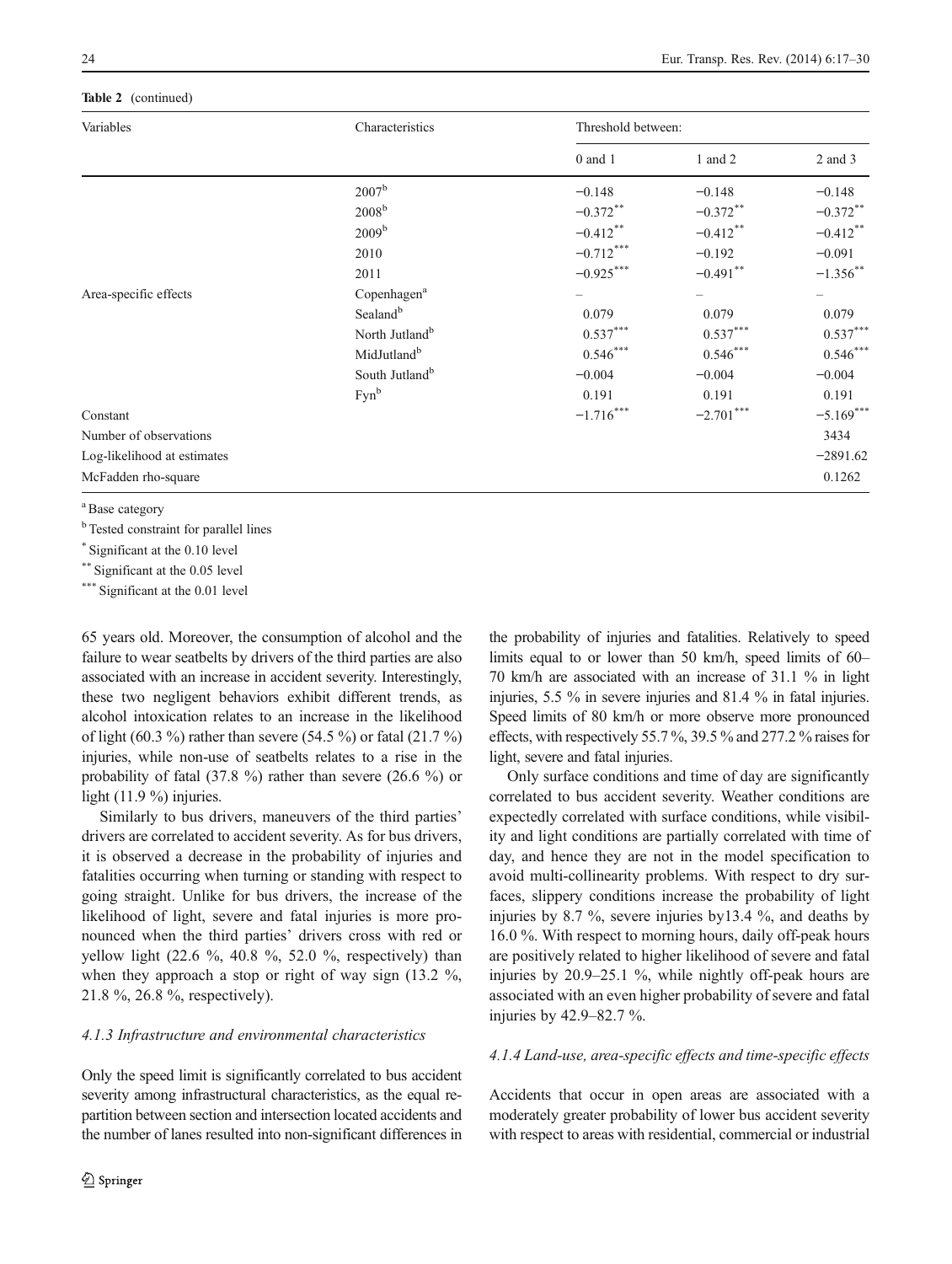# <span id="page-8-0"></span>Table 3 Average pseudo elasticities

| Variable                               | Categories                          | Damage only       | Light injury             | Severe injury            | Fatal injury             |
|----------------------------------------|-------------------------------------|-------------------|--------------------------|--------------------------|--------------------------|
| Bus driver's age                       | 24 years old or less                | $-10.3 \%$        | $8.5\%$                  | 52.2 %                   | 66.3 %                   |
|                                        | 25 years old or more <sup>a</sup>   |                   |                          |                          |                          |
| Bus driver's maneuver                  | Going straight <sup>a</sup>         |                   |                          |                          |                          |
|                                        | Turning right                       | $15.4\%$          | $-29.6%$                 | $-39.4%$                 | $-44.2%$                 |
|                                        | Turning left                        | 5.9 %             | $-10.8 \%$               | $-15.8 \%$               | $-18.3 \%$               |
|                                        | Standing                            | 17.1 %            | $-33.1%$                 | $-43.9%$                 | $-49.1%$                 |
| Bus driver's maneuver at intersection  | Red or yellow light crossed         | $-5.9 \%$         | $10.2 \%$                | 16.0 %                   | 19.2 %                   |
|                                        | Right of way                        | $-10.2 \%$        | 16.8 %                   | 28.5 %                   | 35.4 %                   |
|                                        | No traffic control <sup>a</sup>     |                   |                          |                          |                          |
| Third party involved                   | Pedestrian                          | $-77.4%$          | 86.1 %                   | 247.0 %                  | 375.2 %                  |
|                                        | Cyclist                             | $-53.7%$          | 51.6 %                   | 184.2 %                  | 230.0 %                  |
|                                        | Moped                               | $-54.6%$          | 44.3 %                   | 182.2 %                  | 338.0 %                  |
|                                        | Motorcycle                          | $-46.1%$          | 43.9 %                   | 150.7 %                  | 256.3 %                  |
|                                        | Car <sup>a</sup>                    |                   |                          | $\equiv$                 | $\equiv$                 |
|                                        | Van                                 | $-4.3 \%$         | $7.3\%$                  | 11.7 %                   | 14.2 $%$                 |
|                                        | Heavy vehicles                      | $-15.1%$          | 23.4 %                   | 43.2 %                   | 55.7 %                   |
|                                        | Object                              | $-13.7%$          | 21.8 %                   | 38.7 %                   | 49.1 %                   |
| Third party's age                      | Less than 45 years old <sup>a</sup> | $\equiv$          |                          |                          |                          |
|                                        | 45-54 years old                     | $-12.0%$          | 21.2 %                   | 32.4 %                   | 38.5 %                   |
|                                        | 55-64 years old                     | $-10.1%$          | 17.8 %                   | 27.4 %                   | 32.5 %                   |
|                                        | 65 years old or more                | $-12.0%$          | 1.2 $%$                  | 43.0 %                   | 121.5 %                  |
|                                        | Alcohol consumption                 | $-24.4%$          | 60.3 %                   | 54.5 %                   | 21.7%                    |
| Third party's behavior                 | No restraint use                    | $-8.8\%$          | 11.9 %                   | 26.6 %                   |                          |
|                                        |                                     |                   |                          |                          | 37.8 %                   |
| Third party's maneuver                 | Going straight <sup>a</sup>         |                   |                          |                          |                          |
|                                        | Turning right                       | 17.1%             | $-33.5 \%$               | $-43.5 \%$               | $-48.3\%$                |
|                                        | Turning left                        | 6.6 $%$           | $-11.7 \%$               | $-17.7%$                 | $-21.0 \%$               |
|                                        | Standing and parking                | 12.4 $%$          | $-23.6 \%$               | $-31.8 \%$               | $-35.8 \%$               |
| Other party's maneuver at intersection | Red or yellow light crossed         | $-14.3 \%$        | 22.6 %                   | 40.8 %                   | 52.0 %                   |
|                                        | Right of way                        | $-7.9%$           | 13.2 %                   | 21.8 %                   | 26.8 %                   |
|                                        | No traffic control <sup>a</sup>     |                   |                          |                          |                          |
| Speed limit                            | 50 km/h or less <sup>a</sup>        |                   |                          |                          |                          |
|                                        | $60 - 70$ km/h                      | $-10.1%$          | 31.1 %                   | 5.5 %                    | 81.4 %                   |
|                                        | 80 km/h or more                     | $-27.4%$          | 55.7 %                   | 39.5 %                   | 277.2 %                  |
| Surface conditions                     | Dry <sup>a</sup>                    | $\qquad \qquad -$ | $\overline{\phantom{0}}$ | $\overline{\phantom{0}}$ | $\overline{\phantom{0}}$ |
|                                        | Slippery (wet, snow, ice)           | $-5.0 \%$         | $8.7 \%$                 | 13.4 %                   | 16.0 $%$                 |
| Land use                               | Residential                         | 5.3 %             | $-9.3 \%$                | $-14.2 \%$               | $-16.8 \%$               |
|                                        | Commercial                          | $7.2 \%$          | $-13.2 \%$               | $-19.0%$                 | $-21.9 \%$               |
|                                        | Industrial                          | $12.7\%$          | $-24.2 \%$               | $-32.9%$                 | $-37.2 \%$               |
|                                        | Open areas <sup>a</sup>             |                   |                          | -                        |                          |
| Time of day                            | $06 - 09$ <sup>a</sup>              |                   |                          | $\equiv$                 |                          |
|                                        | $09 - 15$                           | $-7.7\%$          | 13.3 %                   | 20.9 %                   | 25.1 %                   |
|                                        | $15 - 18$                           | 4.0 %             | $-7.2 \%$                | $-10.8~\%$               | $-12.7 \%$               |
|                                        | $18 - 06$                           | $-5.3 \%$         | $-25.1%$                 | 42.9 %                   | 82.7 %                   |
| Year-specific effects                  | $2002^a$                            |                   | $\overline{\phantom{0}}$ | $\overline{\phantom{0}}$ |                          |
|                                        | 2003                                | 7.0 %             | $-12.9%$                 | $-18.6\%$                | $-21.5 \%$               |
|                                        | 2004                                | $-2.5 \%$         | 4.3 $%$                  | 6.7 $%$                  | $8.1\%$                  |
|                                        | 2005                                | 13.3 %            | $-25.3 \%$               | $-34.5 \%$               | $-39.0%$                 |
|                                        | 2006                                | 4.2 %             | $-7.6 \%$                | $-11.2 \%$               | $-13.1 \%$               |
|                                        | 2007                                | 4.4 %             | $-8.0 \%$                | $-11.8 \%$               | $-13.7 \%$               |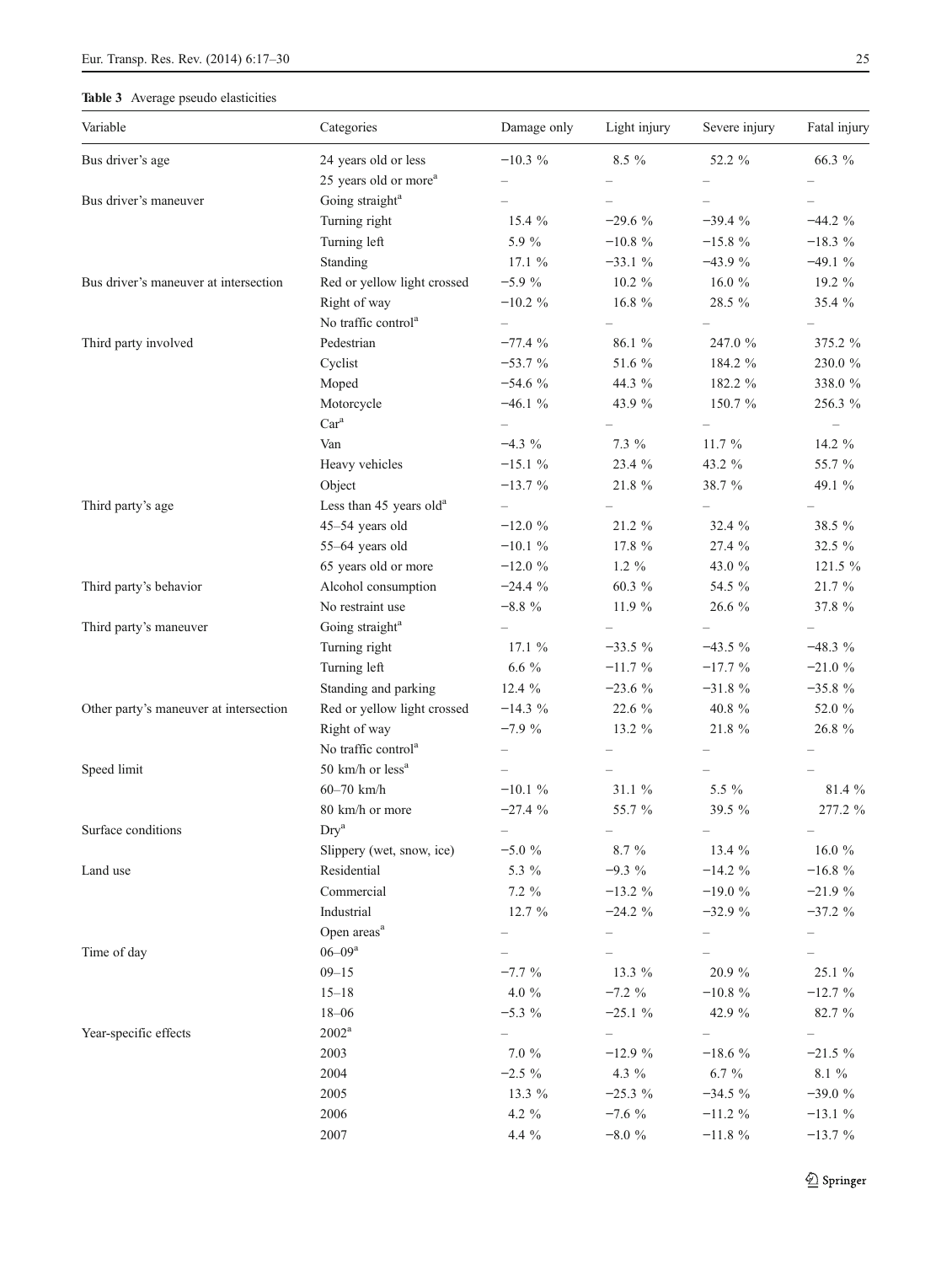Table 3 (continued)

| Variable              | Categories              | Damage only | Light injury | Severe injury | Fatal injury |
|-----------------------|-------------------------|-------------|--------------|---------------|--------------|
|                       |                         |             |              |               |              |
|                       | 2008                    | $10.7 \%$   | $-20.0 \%$   | $-27.7 \%$    | $-31.6%$     |
|                       | 2009                    | $11.7 \%$   | $-22.1 \%$   | $-30.4%$      | $-34.5 \%$   |
|                       | 2010                    | 19.1%       | $-72.1%$     | $-16.3 \%$    | $-8.6\%$     |
|                       | 2011                    | $23.5\%$    | $-71.2 \%$   | $-29.5 \%$    | $-81.2 \%$   |
| Area-specific effects | Copenhagen <sup>a</sup> |             |              |               |              |
|                       | Sealand                 | $-2.4\%$    | 4.2 $\%$     | 6.6 $\%$      | $7.9\%$      |
|                       | North Jutland           | $-17.7\%$   | 27.0%        | 51.0 %        | 66.4 %       |
|                       | MidJutland              | $-17.7\%$   | 28.0 %       | 50.2 $%$      | 64.0 %       |
|                       | South Jutland           | $0.1 \%$    | $-0.2 \%$    | $-0.4\%$      | $-0.4\%$     |
|                       | Fyn                     | $-6.0 \%$   | $10.2 \%$    | 16.6 $%$      | $20.2 \%$    |

areas. The reduction in the likelihood of severe and fatal injuries is 14.2–16.8 % for residential areas, 19.0–21.9 % for commercial areas, and 32.9–37.2 % for industrial areas.

Area-specific effects show that, with respect to the reference area of Greater Copenhagen, only Mid and North Jutland witness an increase of about 50 % of the probability of having severe bus accidents and about 65 % of the likelihood of having fatal bus accidents. The remaining areas, namely the rest of Sealand, the island of Fyn, and South Jutland, do not exhibit significant differences in the probability of severity outcomes.

Year-specific effects control for unobserved factors such as time-trends or traffic variation across the years, and hence absorb possible confounding effects from the explanatory variables. With respect to accidents occurring in 2002, decreases in the likelihood of injuries and fatalities are observed throughout the years, to reflect a general improvement of the road safety situation as aspired by the Danish Commission on Road Safety. However, variations are neither always significant nor clearly trending down. Decreases are more pronounced for 2005, but non-significant for 2003 and 2004, as well as for 2008, but non-significant for 2006 and 2007. Only for 2011 decreases in the probabilities of injuries and fatalities are over 50 %, but the non-significant variations in 2010 suggests the proof of existence of clear timetrends being inconclusive.

#### 4.2 Logistic regression results

Table [4](#page-10-0) presents the estimation results of the logistic regression model in terms of odds ratio of injury occurrence to bus passengers. Following likelihood ratio tests, variables were retained if they were significant at least at the 0.10 level, while year-specific effects were retained because informative about possible unobserved time-trends. It should be noted that bus driver's intoxication does not enter the model specification not because non-significant, but because perfectly correlated with the outcome being at least one severely injured bus passenger.

Bus driver's gender and age are not significantly related to injury occurrence to bus passengers, but performed maneuvers are. Going straight implies having injuries to bus passengers about twice as likely with respect to the bus standing, turning left or turning right. With respect to crossing an intersection without traffic control, no significant difference on the probability of bus passenger injury is observed for bus drivers approaching stop or right of ways signs. However, significant increases are shown for bus drivers crossing in red light (50.2 %) or yellow light (60.5 %).

The involvement of a third party is highly related to injury occurrence to bus passengers. While considering colliding with a car as the reference case, accidents with vulnerable road users (i.e., pedestrians, cyclists, moped riders, motorcyclists) have less severe consequences with the probability of on-board injury occurrence reducing by a factor between 2 and 3. The likelihood of injury occurrence to bus passengers slightly increases by 20.9 % when a bus collides with a van and substantially rises by 316.1 % when a bus collides with a heavy vehicle. Interestingly, the likelihood of on-board injury occurrence largely grows (186.3 %) when a bus crashes into an object (e.g., tree, pole, wall).

As for bus drivers, third parties' gender and age are not significantly associated with on-board injury occurrence, but performed maneuvers are. Standing and turning maneuvers show the previously observed tendency of reducing the probability of injury occurrence to bus passengers with respect to going straight. When approaching intersections, illegal behavior such as crossing in red and yellow light greatly increases (60.8 % and 100.1 %, respectively) the likelihood of bus passenger injury. Interestingly, no significant correlation has been uncovered between alcohol intoxication of third parties' drivers and on-board injury occurrence.

Similarly to the bus accident severity model, the regression shows significant estimates for the odds ratio of speed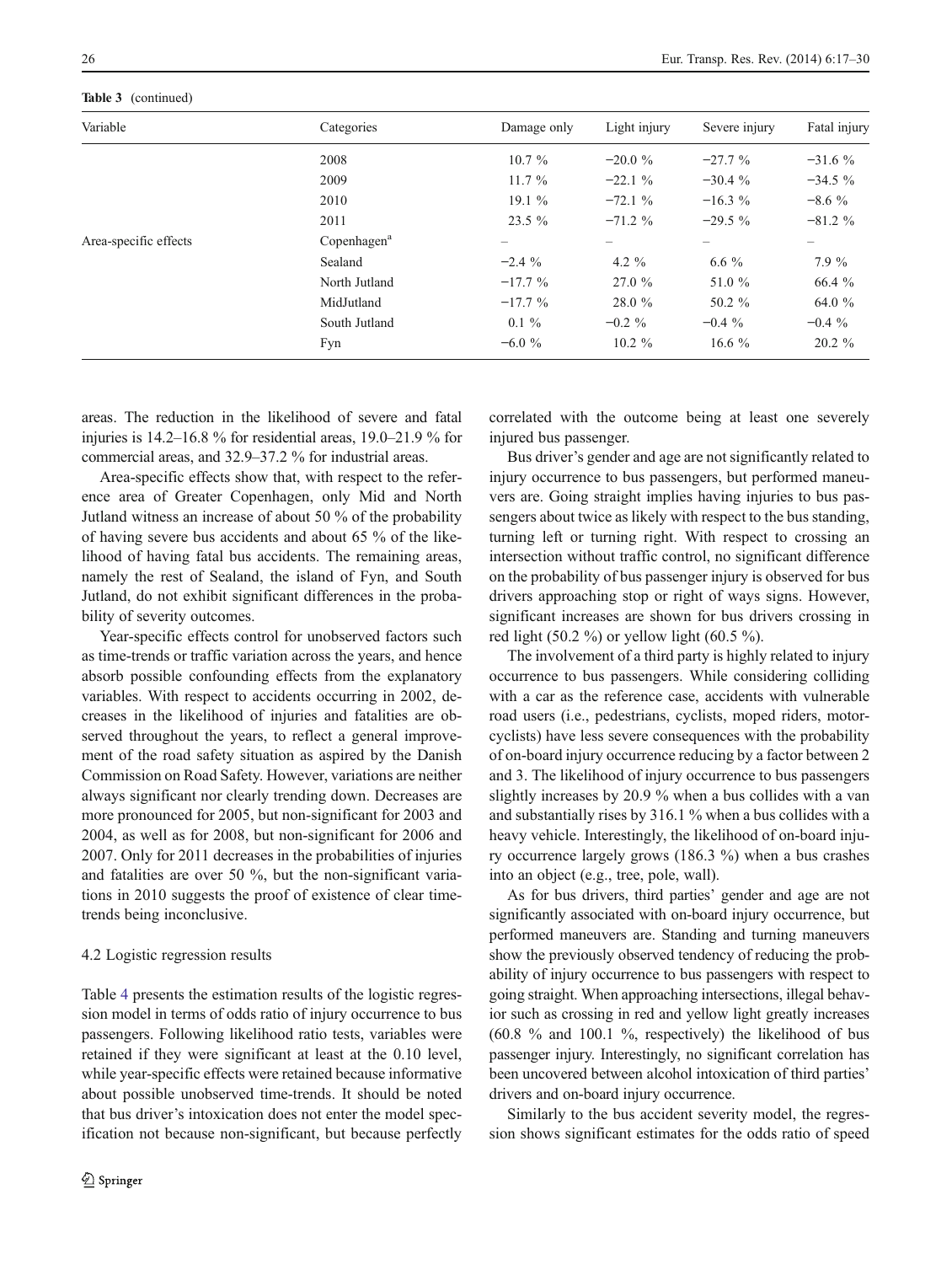<span id="page-10-0"></span>

| Table 4 Logistic regression of<br>injury occurrence to bus | Variable                               | Categories                            | Odds ratio           |
|------------------------------------------------------------|----------------------------------------|---------------------------------------|----------------------|
| passengers                                                 | Bus driver's maneuver                  | Going straight <sup>a</sup>           |                      |
|                                                            |                                        | Turning right                         | $0.464***$           |
|                                                            |                                        | Turning left                          | $0.498***$           |
|                                                            |                                        | Standing                              | $0.446***$           |
|                                                            | Bus driver's maneuver at intersection  | Red light crossed                     | $1.502*$             |
|                                                            |                                        | Yellow light crossed                  | $1.605*$             |
|                                                            |                                        | No traffic control <sup>a</sup>       |                      |
|                                                            | Third party involved                   | Pedestrian                            | $0.545***$           |
|                                                            |                                        | Cyclist                               | $0.451***$           |
|                                                            |                                        | Moped                                 | $0.481$ **           |
|                                                            |                                        | Motorcycle                            | $0.336*$             |
|                                                            |                                        | Car <sup>a</sup>                      |                      |
|                                                            |                                        | Van                                   | $1.209*$             |
|                                                            |                                        | Heavy vehicles                        | $4.161***$           |
|                                                            |                                        | Object                                | $2.863***$           |
|                                                            | Third party's maneuver                 | Going straight <sup>a</sup>           |                      |
|                                                            |                                        | Turning right                         | $0.413***$           |
|                                                            |                                        | Turning left                          | $0.590***$           |
|                                                            |                                        | Standing and parking                  | $0.724$ <sup>*</sup> |
|                                                            | Third party's maneuver at intersection | Red light crossed                     | $1.608***$           |
|                                                            |                                        | Yellow light crossed                  | $2.001*$             |
|                                                            |                                        | No traffic control <sup>a</sup>       |                      |
|                                                            | Speed limit                            | 70 km/h or less <sup>a</sup>          |                      |
|                                                            |                                        | 80 km/h or more                       | $1.426*$             |
|                                                            | Surface conditions                     | Dry <sup>a</sup>                      |                      |
|                                                            |                                        | Slippery (wet, snow, ice)             | $1.163*$             |
|                                                            | Land use                               | Residential                           | $1.146$ <sup>*</sup> |
|                                                            |                                        | Commercial or Industrial <sup>a</sup> |                      |
|                                                            |                                        |                                       | $1.379*$             |
|                                                            |                                        | Open areas<br>$06 - 09$ <sup>a</sup>  |                      |
|                                                            | Time of day                            | $09 - 15$                             | $1.101*$             |
|                                                            |                                        |                                       |                      |
|                                                            |                                        | $15 - 18$                             | $0.662$ **           |
|                                                            |                                        | $18 - 21$                             | $0.729*$             |
|                                                            |                                        | $21 - 06$                             | $0.738*$             |
|                                                            | Year-specific effects                  | $2002^a$                              |                      |
|                                                            |                                        | 2003                                  | 0.893                |
|                                                            |                                        | 2004                                  | $0.611***$           |
|                                                            |                                        | 2005                                  | 0.706                |
|                                                            |                                        | 2006                                  | $0.435***$           |
|                                                            |                                        | 2007                                  | $0.609**$            |
|                                                            |                                        | 2008                                  | $0.587**$            |
|                                                            |                                        | 2009                                  | 0.817                |
|                                                            |                                        | 2010                                  | $0.517***$           |
| Significance with respect to odds<br>ratio equal to 1.0    |                                        | 2011                                  | 0.748                |
| Significant at the 0.10 level                              | Number of observations                 |                                       | 3434                 |
| Significant at the 0.05 level                              | Log-likelihood at estimates            |                                       | $-719.19$            |
| Significant at the 0.01 level                              | McFadden rho-square                    |                                       | 0.1096               |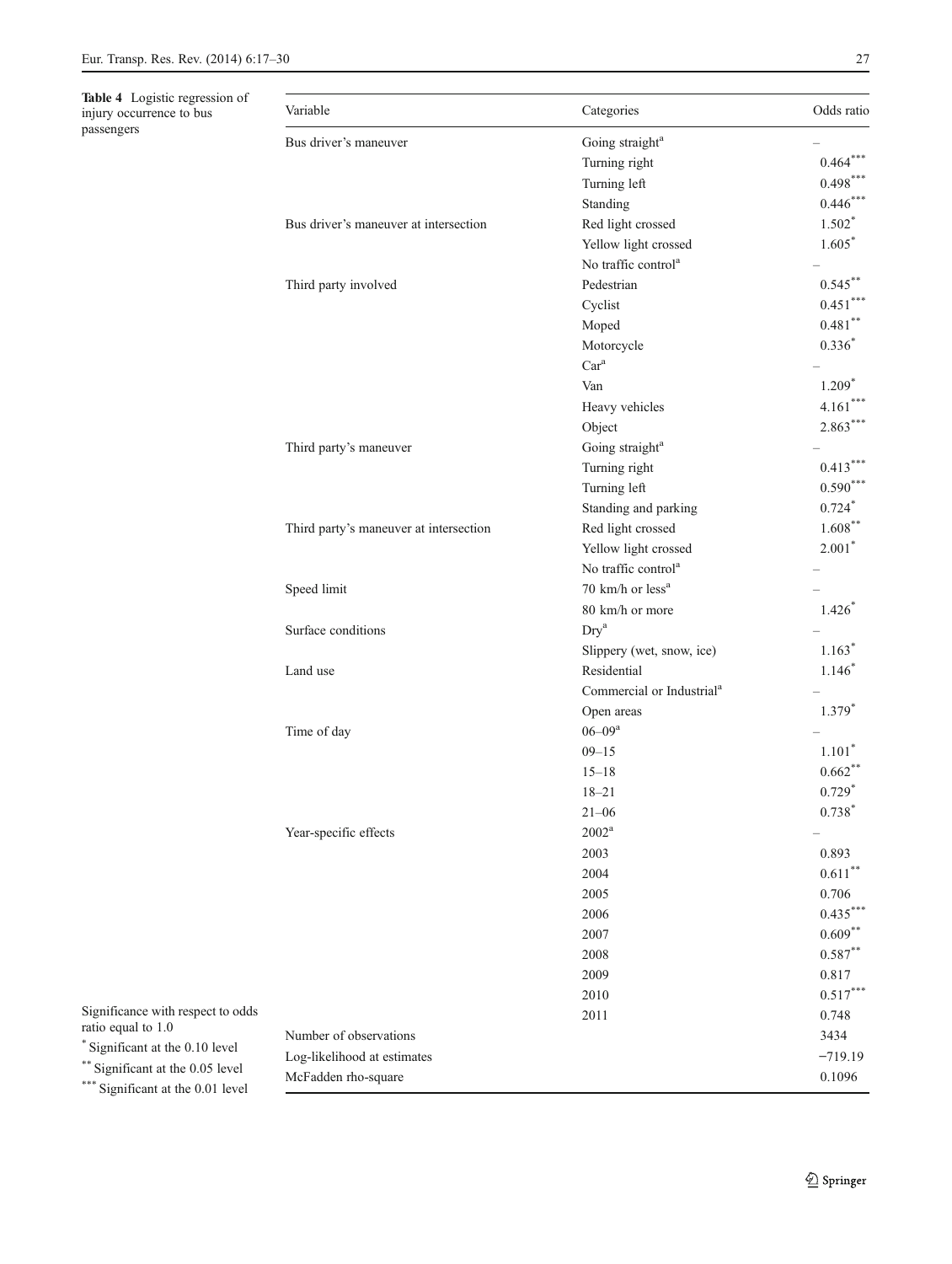<span id="page-11-0"></span>limits, surface conditions and time of day. An increase in the probability of on-board injury occurrence is related to speed limits over 80 km/h (42.6 %), slippery surface conditions (16.3 %) and daily off-peak hours (10.1 %). With respect to morning peak hours, a decrease by factors between one-third and half in the likelihood of injury occurrence to bus passengers is associated with afternoon peak and nightly off-peak hours.

Land use variables suggest that injuries occur to bus passengers more likely in open areas (37.9 %) and residential areas (14.6 %) than in commercial and industrial areas. Yearspecific effects control for unobserved factors such as timetrends and suggest that, with respect to 2002, there is a general decrease in the probability of injury occurrence to bus passengers. However, not always variations are significant and no clear time-trend emerges.

## 5 Discussion and conclusions

The current study provides insight into risk factors that are positively or negatively related to the variation of the probability of bus accident severity and injury occurrence to bus passengers, and hence stimulates thoughts concerning the necessity to raise the awareness of bus operators, drivers and road authorities about circumstances that bear risk in bus operations.

Gender and age of bus drivers are not correlated with either injury severity or on-board injury occurrence, with the exception of young drivers under 24 years old increasing the probability of severe injuries by 52.2 % and fatal injuries by 66.3 %. Notably, the percentage of young drivers involved in bus accidents is extremely low (1.8 %) and most bus drivers (67.9 %) are between 25 and 55 years old. This finding is in opposition with results for the U.S. where young and elderly drivers were related to increased bus accident severity [\[18](#page-12-0)]. It should be noted that bus operators in Denmark are extremely active in promoting pleasant and safe environment to passengers with the campaign "Chauffører med karakter" that leads to the election of the best bus driver of the year [\[23\]](#page-12-0). Possibly, bus operators could further enhance the smooth entrance in the rotation of young drivers by possibly extending the current first few weeks of supervision by more experienced drivers.

From the driving behavior perspective, the current study highlights the necessity of training bus drivers to avoid illegal behavior, recognize hazards and manage critical situations. Bus accidents in intersections counted 10.7 % cases of bus drivers and 16.2 % cases of third parties' drivers crossing in red or yellow light. This illegal behavior translates in higher probability of having harsher consequences for every party involved in general, and for the bus passengers in particular. As previous studies highlight the existence of correlation between bus accident rates and acceleration behavior [\[2](#page-12-0), [3,](#page-12-0) [5\]](#page-12-0), research is necessary in the tendency of

bus drivers to cross in yellow or red light, with one reason possibly being late and attempting to avoid further delays by stopping at the red light. Moreover, research is necessary in the ability for bus drivers to recognize the hazard of other drivers crossing in red light and in the possibility for traffic engineers to design traffic control solutions forgiving driving errors.

The current study suggests that hazard recognition training could be beneficial to the mitigation of some risk factors. A first example is that bus accident severity reaches higher levels and injury occurrence on-board becomes more likely when both the buses and the third parties proceed straight with respect to when they either stand or turn. Possibly, drivers are more attentive to the context while performing maneuvers requiring particular attention (e.g., turning right while avoiding pedestrians and cyclists, turning left while avoiding approaching vehicles) rather than simply driving straight. A second example concerns the involvement of vulnerable road users that greatly increases the probability of higher bus accident severity. Possibly, on the one hand bus drivers should be more vigilant when approaching areas with large numbers of vulnerable road users (e.g., the city of Copenhagen with large shares of cyclists), and on the other hand the vulnerable road users should be more wary of the dangers when maneuvering around buses. Concurrently, research could explore the perception of bus operation by road users, in particular vulnerable ones and heavy vehicle drivers. A third example regards the involvement of heavy vehicles that largely rises the likelihood of bus passenger injury. Possibly, bus drivers should be more cautious when driving in the proximity of heavy vehicles because of the involved large masses and the potential severe outcomes.

From the infrastructure perspective, the current study did not find significant differences neither for bus accident location in sections or intersections, nor for number of lanes. Similarly to bus accidents in the U.S. [[18\]](#page-12-0), speed limits are positively correlated to higher likelihood of injuries and fatalities. In particular, fatalities are associated with speed limits of 80 km/h or more with an increase in their likelihood of 277.2 %, and bus passenger injuries are related to the same limits with a rise in their probability of 42.6 %. As speed limits in Denmark may be considered proxies for the location of the accident inside or outside urban areas, it should be noted that the current results are different from recent findings of negative correlation between accident severity and bus involvement in both urban and rural roads in Greece [\[32](#page-13-0)]. Although most bus accidents occur in sections with speed limits of 50 km/h or less, it appears necessary to investigate further the modality of collisions on rural roads with high speed limits.

Surface conditions are correlated to bus accident severity and bus passenger injury probability. However, the measured effects in terms of increase in the probability of higher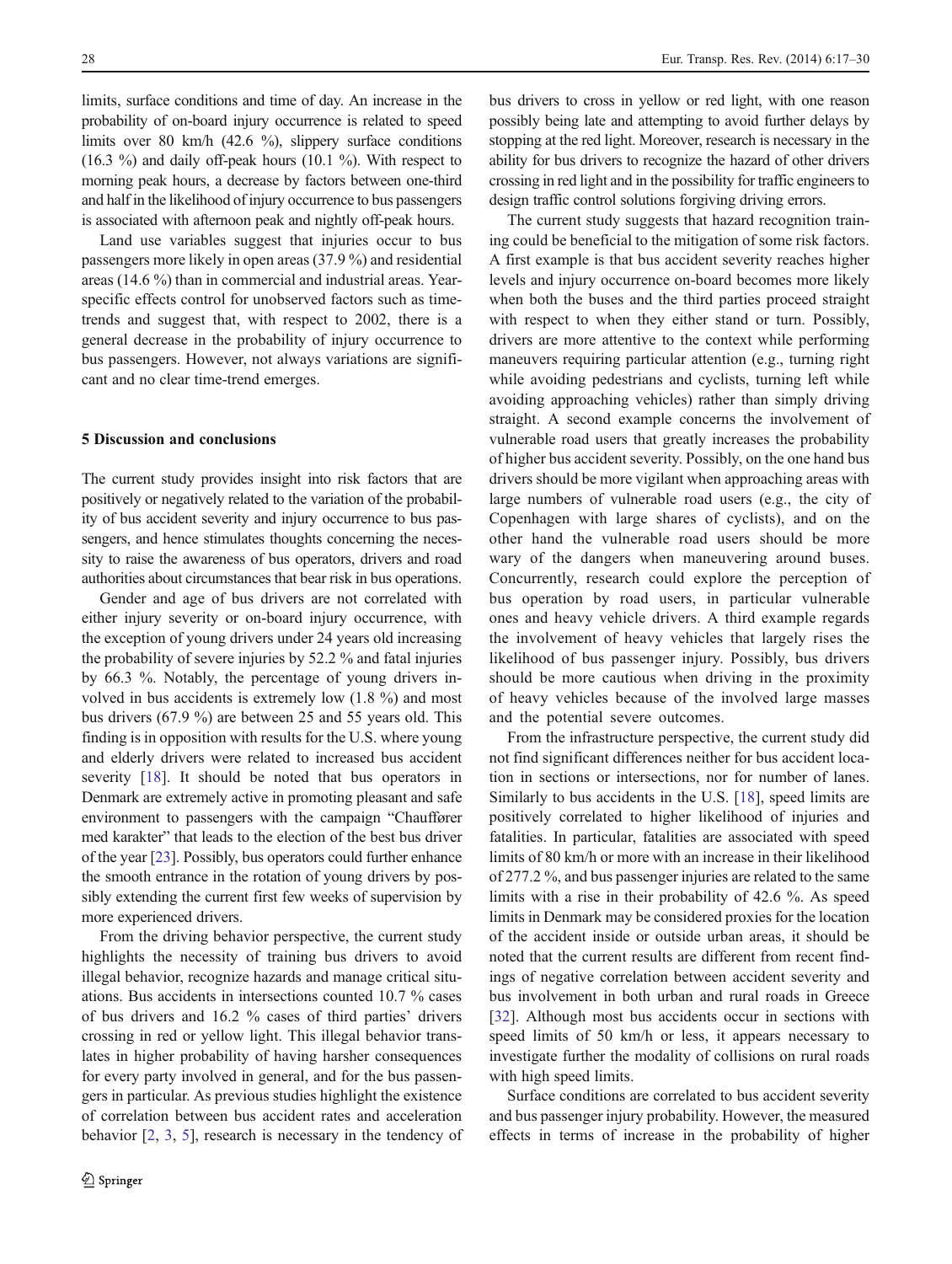<span id="page-12-0"></span>severity and injury occurrence are relatively mild and suggest that the road maintenance plan administered by the Danish road directorate likely mitigates the consequences of bus accidents. Notably, bus accidents are almost equally distributed across seasons, across weekdays and across time of day. Only time of day is related to accident severity with off-peak hours during both day and night increasing the probability of direr consequences for all persons involved in general and bus passengers in particular. Possibly, the organization of the shifts and the driving times could account for the need of the drivers to adapt to different traffic conditions within the same shift, as well as to different climate conditions in light of findings relating bus accident rates to high temperatures in Sweden [6].

Summarizing, the findings of the current study provide a comprehensive picture of the bus safety situation in Denmark and suggest the necessity of further research into bus drivers' attitudes and perceptions of risks and road users' perceptions of bus operations. Moreover, these findings suggest the need for further training into bus drivers' hazard recognition skills and infrastructural solutions to forgive possible driving errors, as well for maintenance of road surfaces and management of traffic and shifts across the day. Generally, this comprehensive picture is a very important step towards developing measures able to mitigate bus accident severity and promote bus passenger safety in order to realize the "every accident is one too many" vision of the Danish Commission on Road Safety.

Open Access This article is distributed under the terms of the Creative Commons Attribution License which permits any use, distribution, and reproduction in any medium, provided the original author(s) and the source are credited.

#### References

- 1. af Wåhlberg AE (2004) Characteristics of low speed accidents with buses in public transport: part II. Accident Anal Prev 36:63–71
- 2. af Wåhlberg AE (2004) The stability of driver acceleration behavior, and a replication of its relation to bus accidents. Accident Anal Prev 36:83–92
- 3. af Wåhlberg AE (2007) Aggregation of driver celeration behavior data: effects on stability and accident prediction. Safety Sci 45:487– 500
- 4. af Wåhlberg AE (2007) Long-term effects of training in economical driving: fuel consumption, accidents, driver acceleration behavior and technical feedback. Int J Ind Ergonom 37:333–343
- 5. af Wåhlberg AE (2008) The relation of non-culpable traffic incidents to bus drivers' celeration behavior. J Safety Res 39:41–46
- 6. af Wåhlberg AE (2008) If you can't take the heat: influences of temperature on bus accident rates. Safety Sci 46:66–71
- 7. af Wåhlberg AE, Dorn L (2009) Absence behavior as traffic crash predictor in bus drivers. J Safety Res 40:197–201
- 8. Barua U, Tay R (2010) Severity of urban transit bus crashes in Bangladesh. J Adv Transport 44:34–41
- 9. Björnstig U, Albertsson P, Björnstig J, Bylund P-O, Falkmer T, Petzäll J (2005) Injury events among bus and coach occupants: non-crash injuries as important as crash injuries. IATSS Res 29:79–87
- 10. Blower D, Green PE (2010) Type of motor carrier and driver history in fatal bus crashes. Transport Res Rec 2194:37–43
- 11. Chang HL, Yeh CC (2005) Factors affecting the safety performance of bus companies—The experience of Taiwan bus deregulation. Safety Sci 43:323–344
- 12. Chimba D, Sando T, Kwigizile V (2010) Effect of bus size and operation to crash occurrences. Accident Anal Prev 42:2063– 2067
- 13. Estache A, Gómez-Lobo A (2005) Limits to competition in urban bus services in developing countries. Transport Rev 25:139–158
- 14. ECBOS (2004) Final publishable report enhanced coach and bus occupant safety. [http://www.unece.org/fileadmin/DAM/trans/doc/](http://www.unece.org/fileadmin/DAM/trans/doc/2004/wp29grsg/TRANS-WP29-GRSG-86-inf04e.pdf) [2004/wp29grsg/TRANS-WP29-GRSG-86-inf04e.pdf](http://www.unece.org/fileadmin/DAM/trans/doc/2004/wp29grsg/TRANS-WP29-GRSG-86-inf04e.pdf)
- 15. EU Council of Ministers (2001) Strategy for integrating environment and sustainable development into the transport policy. [http://](http://corporate.skynet.be/sustainablefreight/trans-counci-conclusion-05-04-01.htm) [corporate.skynet.be/sustainablefreight/trans-counci-conclusion-05-04-](http://corporate.skynet.be/sustainablefreight/trans-counci-conclusion-05-04-01.htm) [01.htm](http://corporate.skynet.be/sustainablefreight/trans-counci-conclusion-05-04-01.htm)
- 16. Hosmer DW, Lemeshow S (1989) Applied logistic regression. Wiley, New York
- 17. Jayatilleke AU, Nakahara S, Dharmaratne SD, Jayatilleke AC, Poudel KC, Jimba M (2009) Working conditions of bus drivers in the private sector and bus crashes in Kandy district, Sri Lanka: a case–control study. Injury Prev 15:80–86
- 18. Kaplan S, Prato CG (2012) Risk factors associated with bus accident severity in the United States: a generalized ordered logit model. J Safety Res 43:171–180
- 19. Kim JK, Kim S, Ulfarsson GF, Porrello LA (2007) Bicyclist injury severities in bicycle–motor vehicle accidents. Accident Anal Prev 39:238–251
- 20. Kim JK, Ulfarsson GF, Shankar VN, Mannering FL (2010) A note on modeling pedestrian-injury severity in motorvehicle crashes with the mixed logit model. Accident Anal Prev 42:1751–1758
- 21. Long JS (1997) Regression models for categorical and limited dependent variables. Sage Publications, Thousand Oaks
- 22. Mirza S, Mirza M, Chotani H, Luby S (1999) Risky behavior of bus commuters and bus drivers in Karachi, Pakistan. Accident Anal Prev 31:329–333
- 23. Movia Customer Center (2012) Bus driver with character (in Danish). <http://www.buschauffor.dk/forside/>
- 24. National Transportation Safety Board (2011) Most wanted list Bus occupant safety. <http://www.ntsb.gov/safety/mwl.html>
- 25. Pearce T, Maunder DAC, Mbara TC, Babu DM, Rwebangira T (2000) Bus accidents in India, Nepal, Tanzania, and Zimbabwe. Transport Res Rec 1726:16–23
- 26. Quddus MA, Wang C, Ison SG (2010) Road traffic congestion and crash severity: econometric analysis using ordered response models. J Transp Eng 136:424–435
- 27. Rahman M, Kattan L, Tay R (2011) Injury risks in collisions involving buses in Alberta. Proceedings of the 90th Annual Meeting of the Transportation Research Board, Washington, D.C.
- 28. Razmpa E, Niat KS, Saedi B (2011) Urban bus drivers' sleep problems and crash accidents. Indian J Otolaryngol 63:269–273
- 29. Rey JR, Hinebaugh D, Fernandez J (2002) Analysis of Florida transit bus crashes. Transport Res Rec 1791:26–34
- 30. Salminen S, Vartia M, Giorgiani T (2009) Occupational injuries of immigrant and Finnish bus drivers. J Safety Res 40:203–205